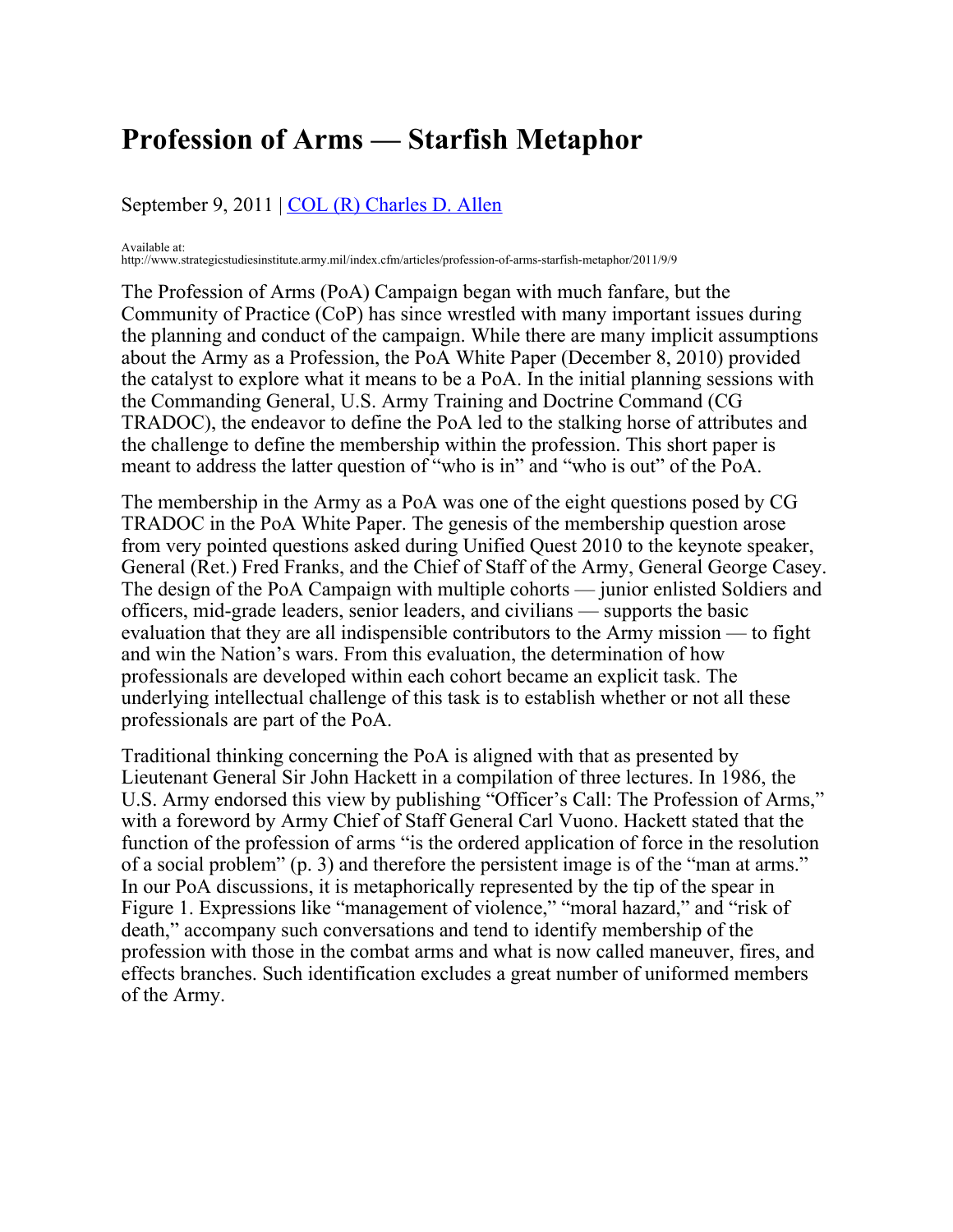

## **Figure 1. Profession of Arms — Starfish Metaphor.**

- Cohorts Are Part of the Definition of the Profession.
- Cohorts Are Necessary to Feed the Profession.
- Cohorts Enable Movement and Adaptation.
- Cohorts Provide Stability and Resilience.
- Cohorts Are Regenerative when Consumed.

Given such narrow identification, there is still a need for the three criteria to define a professional as put forth in the White Paper by Dr. Don Snider. Members within a profession must possess unique skills within the jurisdiction of the profession, be certified by the profession, and express/demonstrate an avocation to be part of the profession. The process of becoming a professional can be represented by the concentric circles in Figure 1. For example, the outer circle denotes members of the organization without professional aspirations, while the succeeding inner circles are equivalent to apprentices and journeymen with the innermost circle containing the full-fledged professionals.

The illustrations provided above are incomplete when applied to the Army. As we have heard throughout the PoA campaign, exclusivity has been interpreted as divisive and not helpful in enabling the Army to achieve its mission and core competencies. The PoA campaign revealed that many uniformed and civilian members of the Army believe that without question the Army is a profession composed of multiple groups of professionals.

Therefore, I offer a "Starfish Model" for the PoA. The starfish is an interesting creature that has evolved to survive in varied stressful environments. When one thinks of the starfish, the image in the center of Figure 1 is typical. The starfish is defined as a whole — with its core and its arms. If you take away either, then you don't have a starfish. The arms are inseparable from the concept of the organism. The arms are needed to provide locomotion, to secure it in turbulent seas, and to capture and provide sustenance. When an arm is damaged, it regenerates and the new arm becomes an important part of the starfish.